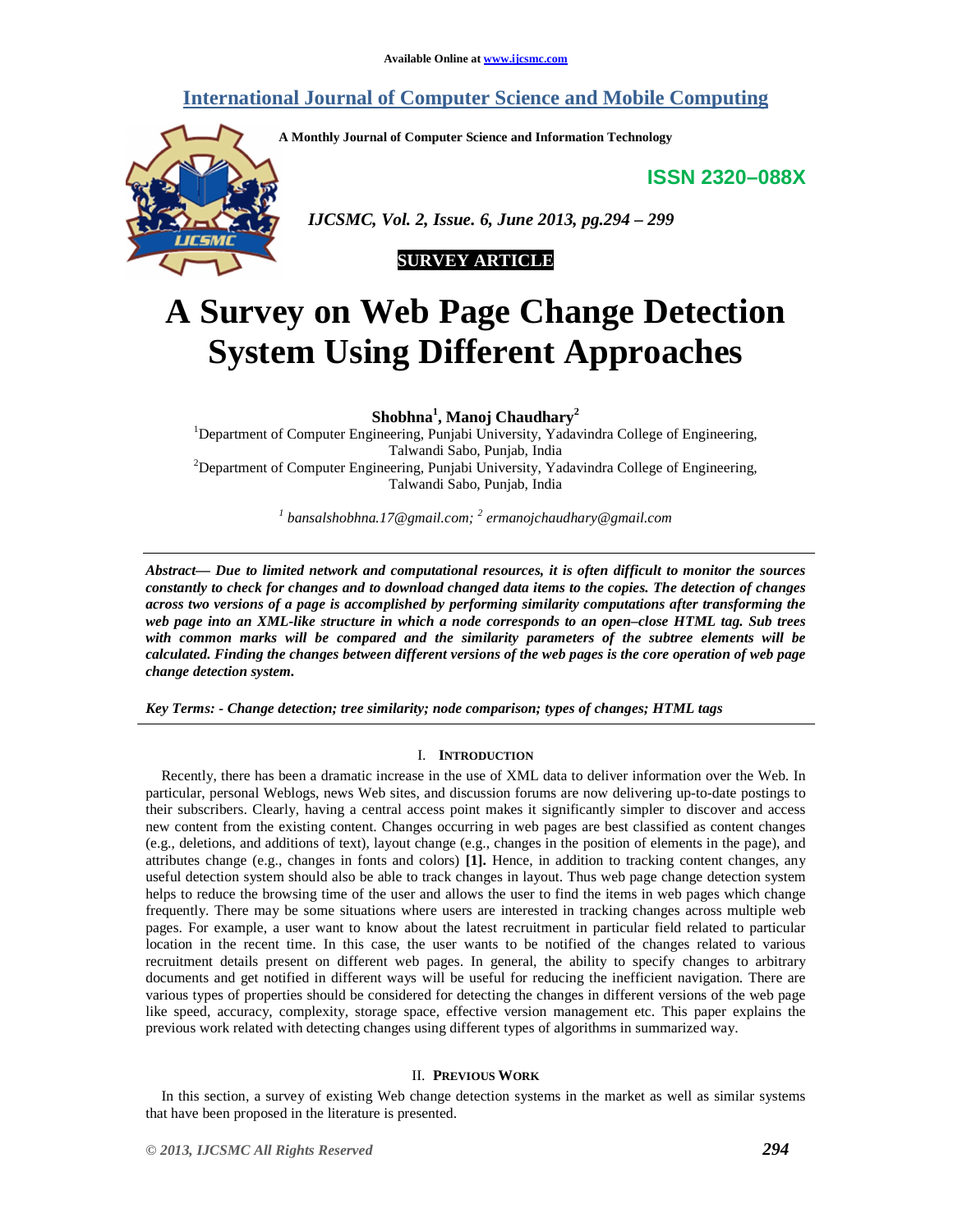Various change detection products are existed now. One of that products is *AIDE* [3] presents a set of tools (collectively called AT&T Internet Difference Engine) uses *HTML diff*, the differencing tool used to compute the changes between two pages which uses the weighted LCS. This approach may be expensive computationally as each sentence may need to be compared with all sentences in the document even if user is interested in change to a particular phrase. Another drawbacks of this system is that the user cannot specify customized changes (links, images, keywords) or composite change (links AND images) on a page. Changes to XML pages are not supported.

Second product is *WebCQ* [4][5], which offers personalized delivery of change notifications as well as summarization and prioritization of Web page changes. Notifications can be sent via e-mail to the user and they only describe flagged changes that correspond to raw text between a pair of tags. One drawback of *WebCQ* is that it detects changes only between the last two versions of a HTML page.

Third Product is *Copernic Tracker* [6] that can track changes in the text and images and monitors for the presence of specific text. Some drawback of this software are : *firstly* it does not allow for specifying how much emphasis to place on monitoring different aspects of the Web page, *secondly* it does not provide a utility for monitoring a specific region of the Web page. *Third* this product does not reveal performance data that discusses speed or accuracy.

Fourth one is *ChangeDetect*[7] which detects all the changes but it does not differentiate between specific changes like links, keywords and phrases. Another drawback of this product is that it does not specify composite changes on a page.

Fifth product is *Website Watcher*[8] which includes the ability to monitor password protected Web pages. The drawback of this system is that it offers limited freedom for selecting a zone to monitor and lacks a proper user interface to show the changes. Another demerit is that this system does not provide objective performance data other than subjective user reviews. So it is complicated for users to understand the performance of existing system.

Sixth product is *WYSIGOT* [9] which is a commercial application that detects changes between HTML pages. This system has to be installed on the local machine and the granularity of change detection is at page level.

Seventh product is NetMind [20] which detects changes to links, images, keywords and phrases in an HTML page. The way of notification to web users about the change is through e-mail or mobile phone. There is no support for composite changes (for example if both links AND images changes) on a page. There is no provision for the user to come back later and view the last changes that have been detected. Since the implementation is hidden behind a CGI interface, how changes are detected is not known. Change detection to XML pages is not supported.

#### **Several research papers were found that tackle the design of efficient s for detecting changes in Web pages.**

*BIODIFF* [10] algorithm covers some limitation of X-Diff algorithm. Unlike X-DIFF algorithm, BIODIFF designed for genomic and proteomic data. It outperforms app. 1.5 – 6 times faster than X-DIFF for different datasets. But one limitation of this algorithm is that If a database has more nodes that require min-cost max-flow matching, the improvement of Bio Diff is less as compared to X DiFF. Another limitation is that it takes more time to assign different matching types to the nodes in XML tree.

*XML TREE DIFF* [11] algorithm presents support for change control in the context of the Xyleme project that is investigating dynamic warehouses capable of storing massive volume of XML data. This algorithm is efficient in speed and memory space. It uses operations such as change node, delete node and insert node. Delta is constructed to find the matching of nodes between two trees. The use of XML specificities in algorithm leads to significant improvements. Drawback of this algorithm is that there is some loss of quality. Another drawback is that there is need of gathering more statistics about the size of deltas and in particular for real web data.

*CH-DIFF* and *CX-DIFF* [12] s are developed by the Webvigil [12], a system that automates the change detection and timely notification of HTML/XML pages based on user specified changes of interest. *CH-DIFF* detects changes to various components such as links, images, keywords, phrases and any change using Longest Common Subsequence (LCS) . But using LCS will be computationally expensive. The improves up by introducing the concept of window-based change detection. *CX-DIFF* algo consists of steps like object extraction and signature computation, filtering of unique inserts/deletes and finding the common order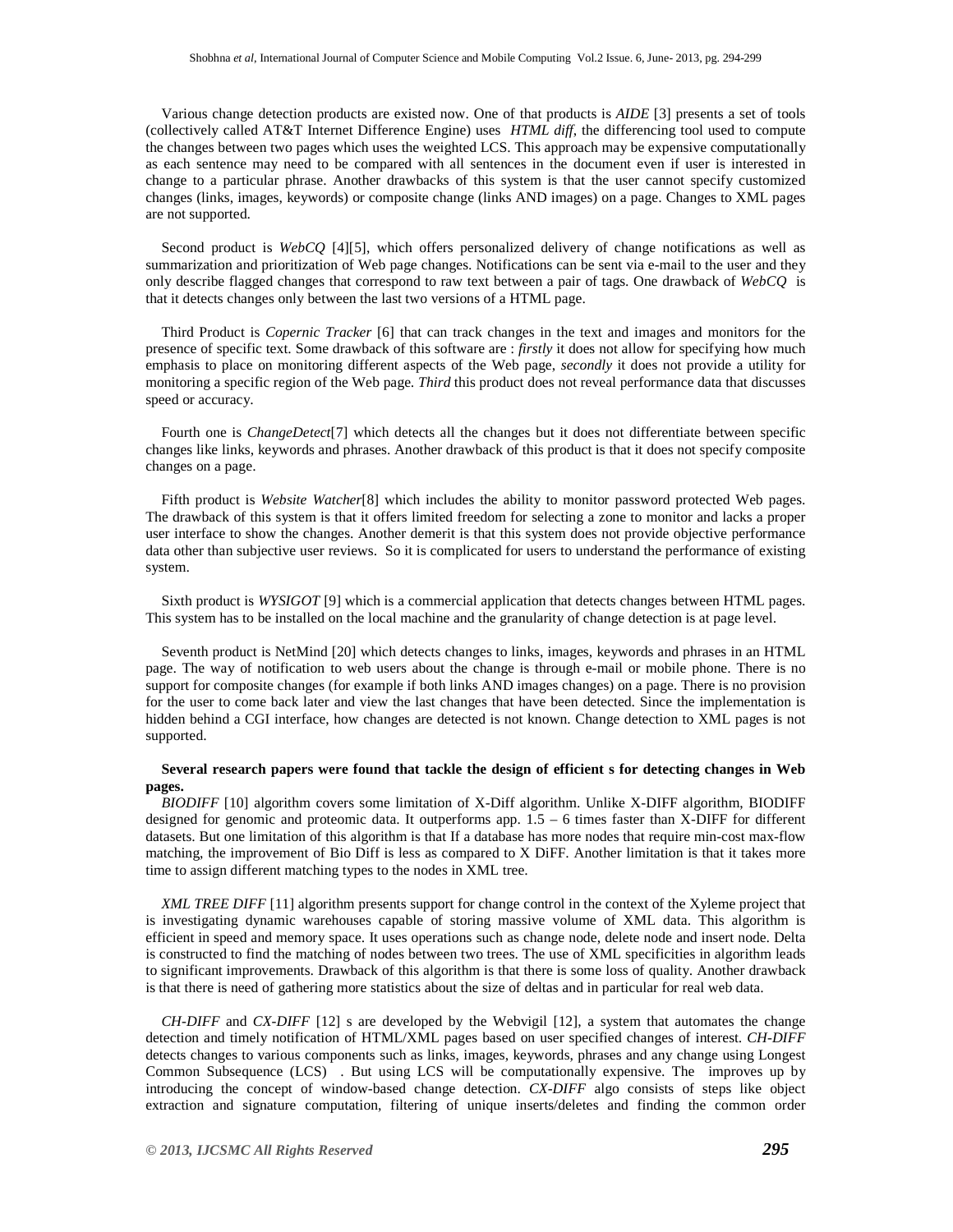subsequence between the leaf nodes of the given trees. Assorted and Linked Monitoring is also introduced in the paper. Immediate, Best-effort, Interval based, Interactive notifications are provided to the user. Drawback of this paper is that expensive computation and sentinels or user requests can be overloaded on the single server.

*Level Order Traversal* [13] is another form of the breadth first traversal. It includes document tree construction, document tree encoding and tree matching (based upon the concept of R.M.S. value of the content), for the detection of structural changes and content changes. Parameters used in this algorithm are node id, child node, parent node, level, tag name, content value or RMS value (sum of multiply the position of the character with its ASCII value). It has linear time complexity because it traverses only the changed portion of the tree rather than the whole tree and hence saves the time. It also extracts effectively the changed content from different versions of a web page. It is simple, less cost, and understandable and can reduce the network traffic by using HTTP meta data. It can successfully retrieve the summary but not the complete content of the newly created page which is insufficient information for the user.

*Optimized Hungarian algorithm* [14] introduced three running time optimizations that control the operations of the Hungarian by considering time and accuracy analysis. This algorithm focuses on finding the most similar subtree, finding out of order tags or unclosed tags, edit scripting to find minimum edge weight monitoring for bipartite graph. Three measures for detecting changes are also considered which are *intersect*( percentage of similar words) *,typedist* (position of elements)*,attdist*( relative weight of similar attributes). This algorithm also defines that performance is inversely proportional to the depth of tree. Limitation of this algorithm is that running time may be large. Another is that user selected zone may not cover the MSST.

*Hashing* based [15] saves computation time by limiting the similarity computations between two versions of a web page to nodes having the same HTML tag type, and by hashing the web page in order to provide direct access to node information. To speed up the process of web change detection system a hashing based technique is used for direct lookup of subtree node information during comparisons, and eliminated irrelevant node comparisons by limiting them to nodes of the same type. This algorithm is also applied to RSS(really simple syndication) feeds change detection for delivering regularly changing web content , such as news. Original and enhanced approaches are introduced to improve the comparisons. This algorithm suffers from one limitation that inability to detect changes when root tag is changed. Multithreading is used for improving the performance. This algorithm can be further implemented on dynamic web pages and can also be defined in XML file as future work.

*Node Signature Comparison* [16] detects the changes in attribute, text. This follow a top down approach it start with the root node by comparing the signature values of each node to its corresponding node in the two trees. To reduce the number of comparison we use node signature by assigning the hash value to all child nodes in the trees the child nodes are basically the text nodes. Signature is mainly the function of the hash value calculated from the contents of the node. Signature of child node is basically the summation of its entire child node signature except the leaf node. The system is very useful for saving browsing time. Limitation of this algorithm is that accuracy and running time is not discussed.

*Tree traversing* [17] is developed for detecting the structural as well as content change. This algorithm is divided into two parts tree development and change detection. The proposed algorithm used bottom up approach for assigning hash value to each leaf node and tag value to the non-leaf nodes. This algorithm include extracting the tags from html code of the page, assigning node number to each node, finding multiple childs of node, calculating the hash value and tag value by assigning hash function, comparing tags. This algorithm is based on depth first search. This algorithm is simple to understand and it saves the browsing time. But the drawback of this algorithm is that performance is not defined when depth or levels of the tree is increased.

*Document Tree based Approach* [19] detects the structural and content changes. This Tree based approach is good for comparing the nodes of both the tree as old web page tree and modified web page tree. It gives the relevancy to the web pages and notifies the user about detecting the changes. For detecting structural change document tree is constructed and then signature values assigned to the root nodes and child nodes of the old and new web pages are compared. And for detecting content change first calculates the ASCII value of each character and then it is divided by those particular characters which are occurred in web page only once. Then it determines the text code for the different versions of the page and compares them.

Text code = Summation of ASCII characters/distinct character count

 This algorithm defines the good comparison study for the different algorithms and provides simple method for detecting changes. Limitation of this paper is that comparison becomes longer if numbers of nodes are increased. So it's difficult to compare signature for each and every child node.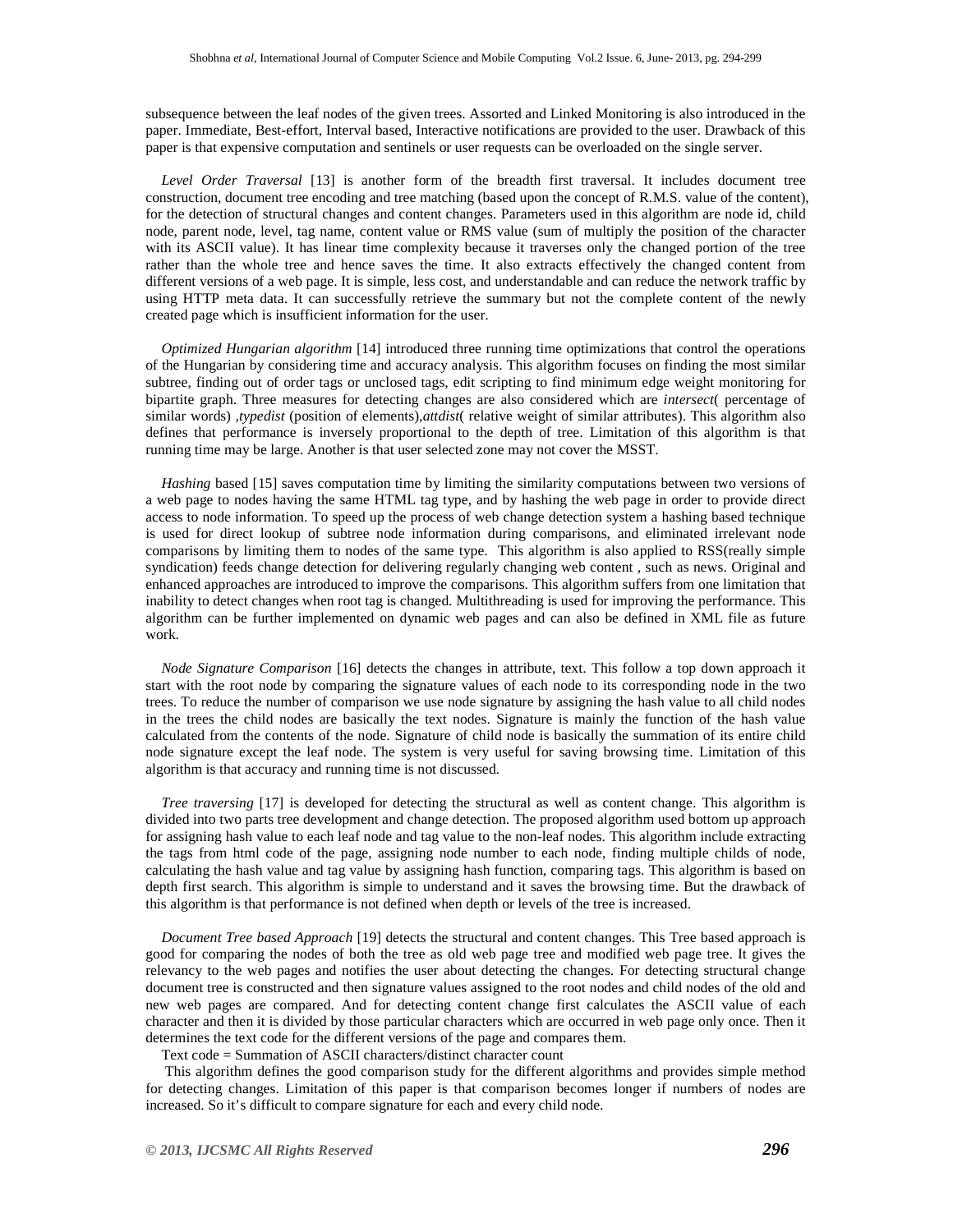#### III. GENERAL DESIGN OF A WEB PAGE CHANGE DETECTION SYSTEM

The design of the Detection system includes Input unit, web crawler, html converter, tree constructer, comparator, storage module, Presentation module. Sometimes design depends upon the techniques used for detection. Here input unit Stores the user input i.e desired web page which is chosen by the user for detection. Web crawler fetches the Web page from the input unit or can download from the internet. Web Crawler is also called Web spiders, web bots, web robots, walkers and wanderers [18]. Html converter converts the web page into html form for extracting the html tages used in the user page and assigns the values. Tree constructer builds a tree from the html tags by defining root node and child nodes. Comparator makes the comparison between the nodes of old and new web page by using some algorithm/technique. Algorithms may be used basis on hash function, signature values, RMS values etc. Storage module stores the comparison result introduced by comparator. Finally the desired web page with the changes is presented to the user for navigation. Hence this design of web page change detection system used in various algorithms for efficient change detection and helps the user for reducing the browsing time of the user.



**General design of Web Page change Detection System**

| <b>Algorithm</b>                             | <b>Speed</b> | <b>Space</b> | Use                                                                                                | <b>Issues</b>                                                                                              | <b>References</b> |
|----------------------------------------------|--------------|--------------|----------------------------------------------------------------------------------------------------|------------------------------------------------------------------------------------------------------------|-------------------|
| <b>BIODIFF</b> [2004]                        | Faster       | Large        | For genomic and<br>proteomic data                                                                  | More<br>Time<br>assignment<br>to<br>matching types                                                         | 10                |
| Diff<br><b>XML</b><br>Tree<br>$[2002]$       | Faster       | <b>Small</b> | Good for massive<br>of<br>volume<br>data,<br>support delete,<br>Update, insert/mo<br>ve operations | Loss of quality,<br>Require<br>large<br>statistic<br>information<br>for<br>detection                       | 11                |
| CH Diff and<br>CX diff [2006]                | Faster       | <b>Small</b> | Timely<br>Notification, Better<br>utilization,<br>Space<br>Efficient<br>type<br>monitoring         | Expensive<br>computation,<br>Overloading<br>on<br>single server                                            | 12                |
| Level<br>order<br>Traversal [2007]           | Faster       | Medium       | Reduce Network<br>traffic,<br>less<br>cost.<br>Simple                                              | Create<br>Insufficient<br>Information<br>for<br>the user                                                   | 13                |
| Optimized<br>Hungarian algorithm<br>$[2007]$ | Slow         | <b>Small</b> | Good details of<br>time and accuracy<br>analysis,<br>Good<br>performance results                   | More Running<br>Inefficient<br>time.<br>for user selected<br>zone                                          | 14                |
| Hashing<br><b>Based</b><br>Algorithm [2008]  | Faster       | <b>Small</b> | Less computation<br>time, Used for RSS<br>feeds<br>change<br>detection                             | Sometimes not<br>support<br>change<br>delete operations,<br>not good when<br>node<br>root<br>is<br>changed | 15                |

## IV. **COMPARISON STUDY OF VARIOUS ALGORITHM**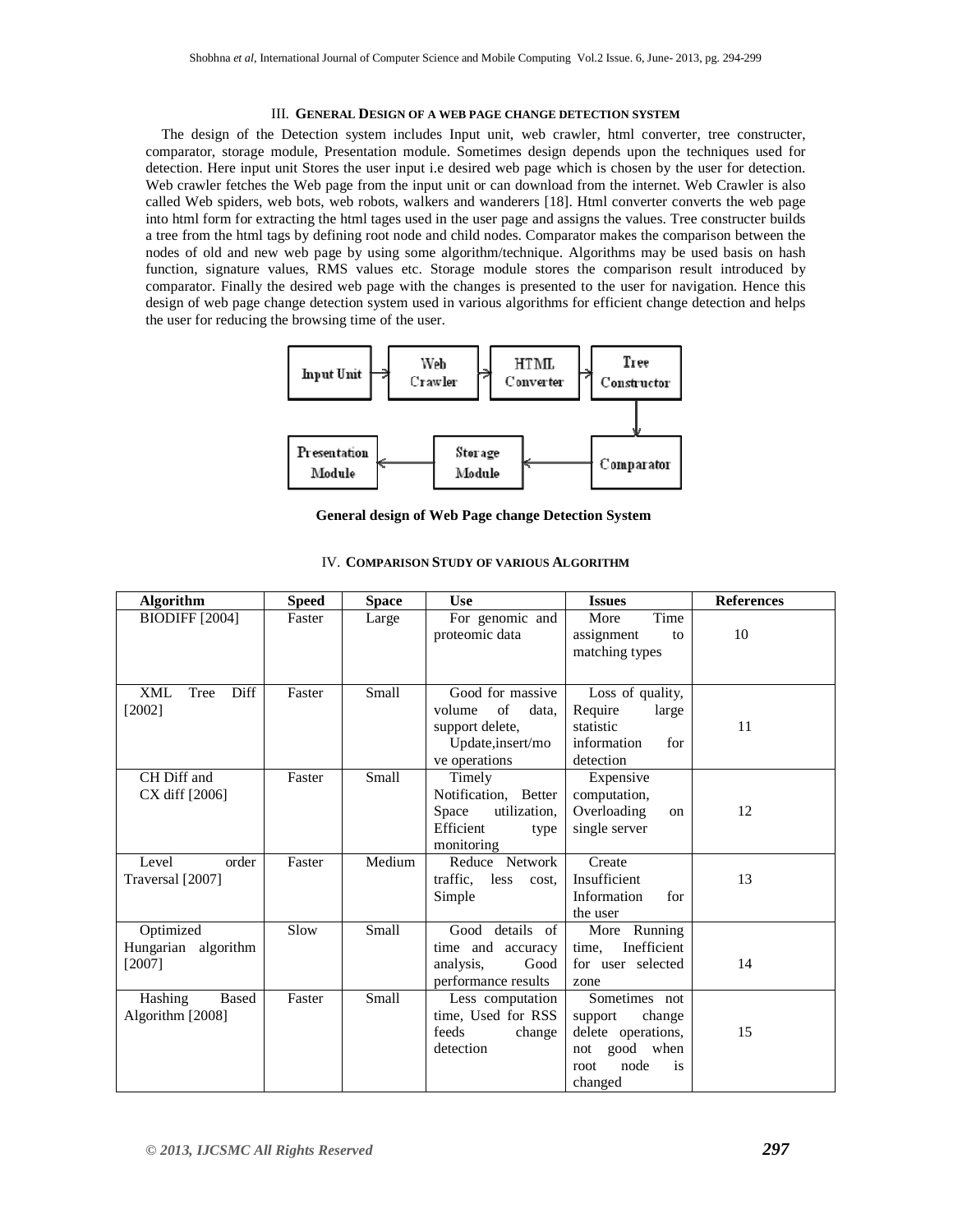| Node<br>signature  | Faster | Depends   | Suitable<br>for          | N <sub>0</sub><br>discussion |    |
|--------------------|--------|-----------|--------------------------|------------------------------|----|
| comparison [2010]  |        | upon      | attribute<br>and<br>text | about<br>accuracy            | 16 |
|                    |        | number of | changes                  | and running time             |    |
|                    |        | nodes     |                          |                              |    |
| Traversing<br>Tree | Faster | Depends   | Simple<br>to             | Performance                  |    |
| $[2012]$           |        | upon      | understand,<br>less      | not defined when             | 17 |
|                    |        | number of | browsing time            | depth of tree is             |    |
|                    |        | nodes     |                          | more                         |    |
| Tree<br>Document   | Faster | Depends   | Good comparison          | is<br>Comparison             |    |
| Approach<br>based  |        | upon      | different<br>study of    | difficult if more            | 19 |
| [2013]             |        | number of | simple<br>algorithms,    | number of nodes              |    |
|                    |        | nodes     | to understand            |                              |    |

#### V. **CONCLUSION AND FUTURE WORK**

From the analysis of various research papers it is concluded that using a web page change detection system saves the user browsing time. Every algorithm plays some role in improving the performance of previous algorithm. Detection of changes in structure, content, presentation, behavior of the web page helps the user to know about the updated information.

As a future work various performance parameters like running time, accuracy, complexity of computation, number of nodes, depth of tree, load balancing of user requests for notification in various algorithms can be measured and improved. Algorithms can also be implemented in dynamic web pages or in password protected web sites.

#### **REFERENCES**

- [1] S. Flesca, E. Masciari, Efficient and effective web change detection, Data and Knowledge Engineering 46 (2) (2003) 203–224.
- [2] F. Douglis, et al., "The AT&T Internet Difference Engine: Tracking and Viewing Changes on the Web," WWW, vol. 1, no. 1, pp. 27–44, Jan. 1998.
- [3] D. Hirschberg, "Algorithms for the longest common subsequence problem," Journal of the ACM, vol. 24, no. 4, pp. 664–675, 1997.
- [4] WebCQProduct,http://www.cc.gatech.edu/projects/disl/WebCQ, 2006.
- [5] L. Liu, C. Pu, and W. Tang, "WebCQ—Detecting and Delivering Information Changes on the Web," Proc. Ninth Int'l Conf Information and Knowledge Management, pp. 512-519, 2000.
- [6] Copernic Technologies, Copernic Tracker Product, 2006, http://www.copernic.com/en/products/tracker/tracker-features.html.
- [7] ChangeDetect, http://changedetect.com/.
- [8] M. Aignesberger WebSite-Watcher Product, http://www.aignes.com, 2006.
- [9] Wysigot, http://www.wysigot.com.
- [10] Song, Bhowmick. "BioDIFF An Effective Fast Change Detection for Genomic and Proteomic Data" in a Proceedings of the Thirteenth ACM conference on Information and knowledge management., Pp146- 147, Nov. 2004.
- [11] G. Cobena, S. Abiteboul, and A. Marian, "Detecting Changes in XML Documents," Proc. 18th Int'l Conf. Data Eng., pp. 41-52, 2002.
- [12] S. Chakravarthy, Subramanian, "Automating change detection and notification of web pages" , Proc 17th Int'l Conf. on DEXA, IEEE , 2006.
- [13] D.Yadav,A.K. Sharma, J.P. Gupta"Change Detection In Web page" in a proceeding of 10th international conference on information technology,pp 265-270,2007.
- [14] I. Khoury, Student Member, IEEE, R. M. El-Mawas, Student Member, IEEE,O. El-Rawas, Elias F. Mounayar, and H. Artail, Member, IEEE ,An Efficient Web Page Change Detection System Based on an Optimized Hungarian , in IEEE Transactions on knowledge and data engineering, VOL. 19, NO. 5,pp 599-612, MAY 2007.
- [15] H. Artail \*, K. Fawaz, A fast HTML web page change detection approach based on hashing and reducing the number of similarity computations, journal homepage: www.elsevier.com/ locate/datak, Data & Knowledge Engineering 66 (2008),pp 326–337
- [16] H. P. Khandagale and P. P. Halkarnikar A Novel Approach for Web Page Change Detection System in a International Journal of Computer Theory and Engineering, Vol. 2, No. 3, pp 364-367,June, 2010.
- [17] G. Srishti, Rinkle R. A. "An efficient fr web page change detection" , IJCA, VOL. 48, NO.10, June